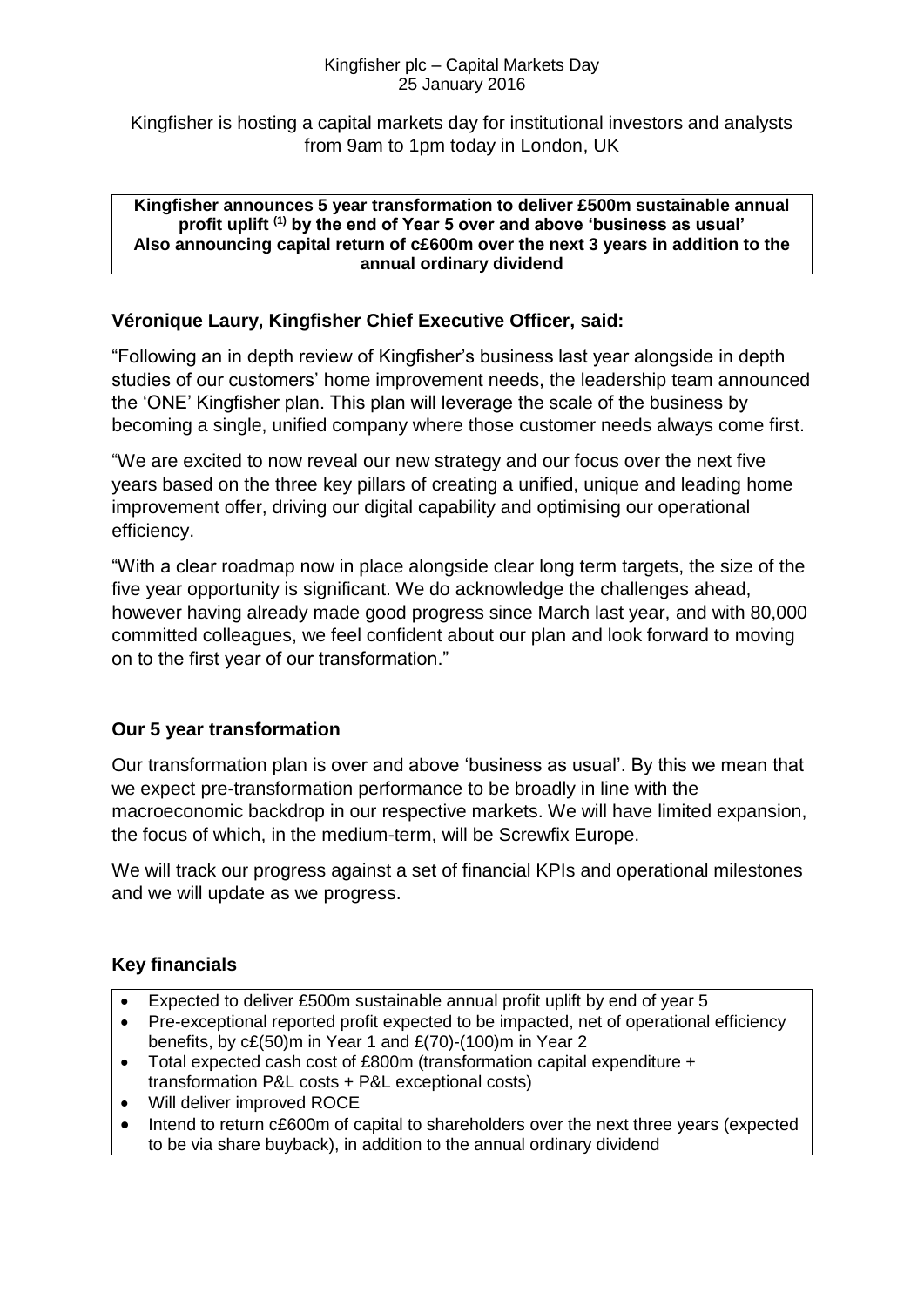### **Comprising 3 strategic pillars**

- 1. Creating a **unified, unique & leading offer** based on customer needs
	- Expected to generate £350m sustainable annual profit uplift by end of year 5; total cash cost £480m
	- Uplift broadly equates to 5% reduction in cost of goods sold; assumes higher sales from price reinvestment and a more unique & leading offer will be offset by range clearance and implementation costs
	- Very encouraging results from the first wave of our unified core essential offer, supporting the business case
- 2. Driving our **digital** capability
	- Expected to generate £50m sustainable annual profit uplift by end of year 5; total cash cost £210m
	- Consists of 2 programmes:
		- o Investing in our core e-commerce platforms, leveraging our Screwfix best in class capability ('Brilliant Basics')
		- $\circ$  Building capability to enable us to unlock more of our customers' complex home improvement journeys

#### 3. Optimising our **operational efficiency**

- Expected to generate £100m sustainable annual profit uplift by end of year 5; total cash cost £110m
- Biggest opportunity is in unifying c.90% of £1.2bn goods not for resale (GNFR) spend (combination of cost savings & working in a simpler, more effective way)

#### **Summary transformation technical guidance**

| Income statement                         |                                                                                                                                            |
|------------------------------------------|--------------------------------------------------------------------------------------------------------------------------------------------|
| P&L costs                                | £220m over 5 years (including range implementation)                                                                                        |
| <b>Exceptional costs</b>                 | £270m over 5 years (Unified Offer & Supply Chain organisation<br>set up + Unified common processes)                                        |
| Reported profit (before<br>exceptionals) | +£500m by end of year 5 (over and above 'business as usual')<br>Net impact over the first 2 years: Year 1 c.£(50)m; Year 2 £(70)-<br>100)m |
| <b>Cash flow</b>                         |                                                                                                                                            |
| Transformation capital<br>expenditure    | £310m over 5 years (Unified & Unique offer store equipment &<br>$IT + Digital)$                                                            |
| <b>Total capital</b><br>expenditure      | c£500m per annum over next 3 years (including 'business as<br>usual')                                                                      |
| Capital return                           | c£600m over next 3 years expected to be via share buyback                                                                                  |

### **Announcement and presentations**

Presentations by the leadership team will be webcast. They will be followed by short seminars covering the 3 strategic pillars in more detail. There will be no update on current trading. This announcement and the presentations can be downloaded from [www.kingfisher.com](http://www.kingfisher.com/) or viewed on the Kingfisher IR iPad App. We can be followed on twitter @kingfisherplc with the CMD results tag #KGFCMD.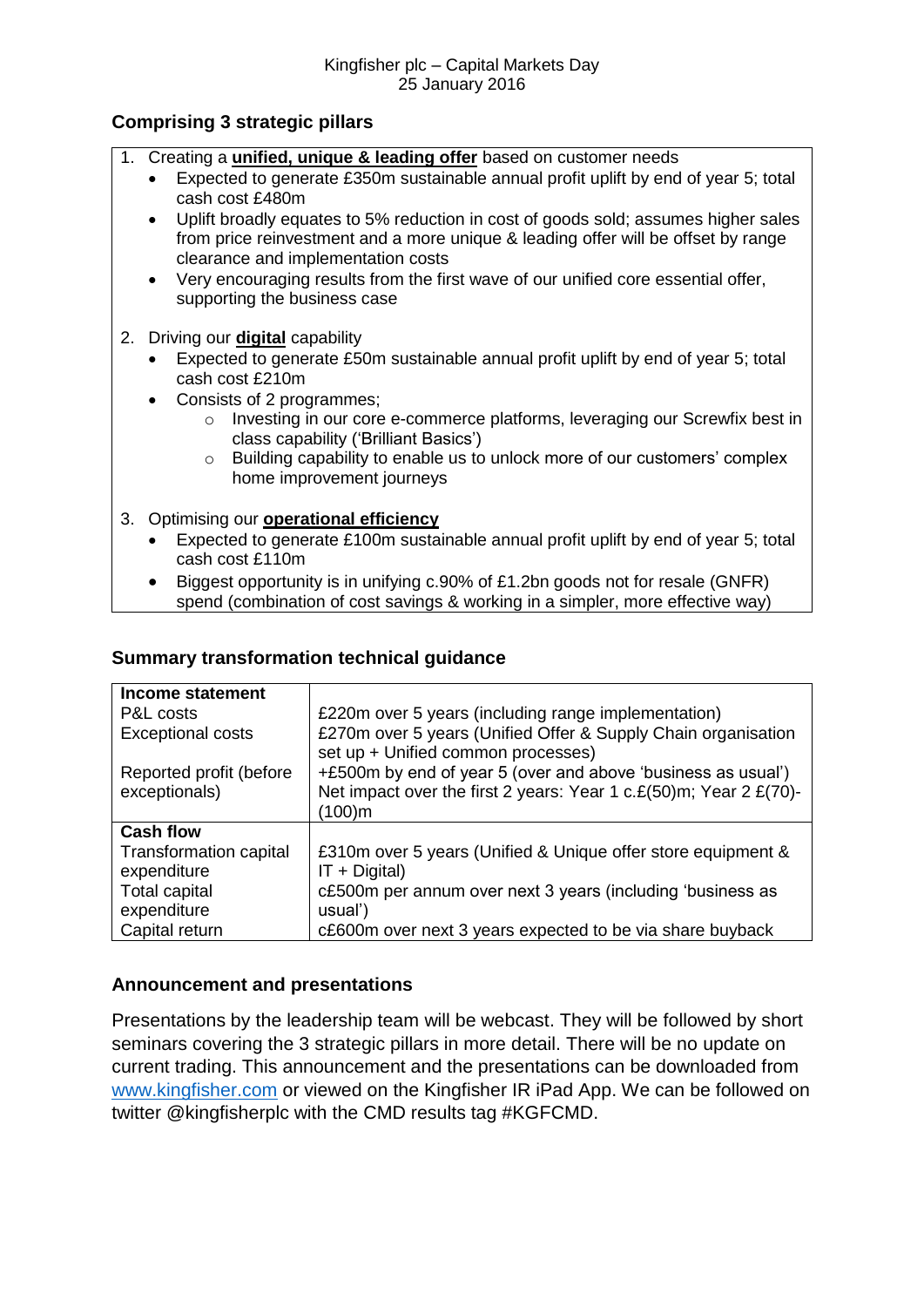#### Kingfisher plc – Capital Markets Day 25 January 2016

# **Financial calendar update**

Reflecting the long term nature of 'ONE' Kingfisher, Q1, Q2 and Q3 trading updates will continue to provide detail on sales performance but not retail profit.

# **Enquiries**

| <b>Investor Relations</b> | +44 (0) 20 7644 1029 |
|---------------------------|----------------------|
| Media Relations           | +44 (0) 20 7644 1030 |
| <b>Brunswick</b>          | +44 (0) 20 7404 5959 |

*(1) This does not constitute a profit forecast for Year 5 (FY 20/21) as it refers solely to the transformation and not to 'business as usual'. The £500m is pre-tax and at current exchange rates.*